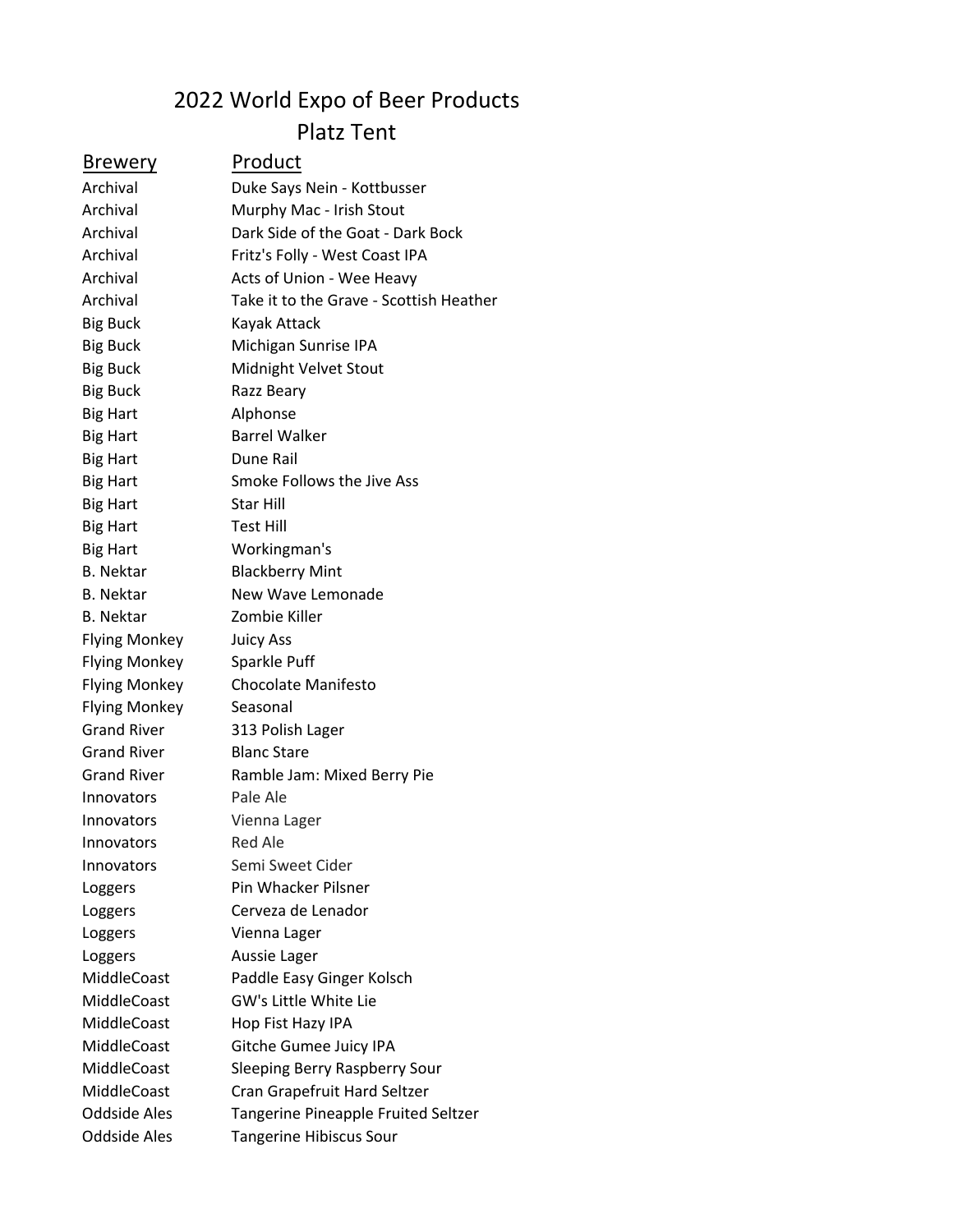Oddside Ales City Built Collaboration Oddside Ales Big Space Guy Oddside Ales Caramel Bean Flicker Oddside Ales Just a Hefe Oddside Ales Blueberry Rasperry Lime Fruitsicle Oddside Ales Lemon Passionfruit Guava Fruitsicle Oddside Ales Beer Me Lime Oddside Ales Orange Dreamsicle Seltzer Oddside Ales Hazel's Nuts (Toasted Coconut & Marshmellow) Oddside Ales Hazel's Nuts (Chocolate & Banana) Oddside Ales BBA Imperial Mayan Mocha Oddside Ales Anniversary Stout XII Oddside Ales Citra Pale Ale Old Nation 70 Plus West Coast IPA Old Nation Boss Tweed Old Nation Fritts Lager Old Nation M43 Old Nation Pret Wit Pink Barrel Razz Rhubarb Pink Barrel Honeycrisp Ale Pink Barrel The Holy Goat Pink Barrel Honeycrisp Rum Runner Redwood Blatic Porter w/ Cacao Nibs Redwood Belgian Dark Strong Redwood Hefeweizen Redwood Marzen Redwood Cherry Helles Redwood Helles Rauchbier Redwood Rosemary and Raspberry Saison Redwood Oak Aged Pale Ale Short's Soft Parade Shandy Short's Local's Light Short's Huma Lupa Licious Short's Gitchy Gitchy Ooh La La Starcut Ciders Pulsar Starcut Ciders Octorock Starcut Ciders Squishy Starcut Ciders Star Parade St. Ambrose Wild Ginger St. Ambrose Razzputin St. Ambrose Rhythm & Blues St. Ambrose XR Cyser Superior Lakes Barrel Aged Superior Lakes Dark Cherry Pyment Superior Lakes Red Dragon Superior Lakes Giant Peach Two K Old World Dry